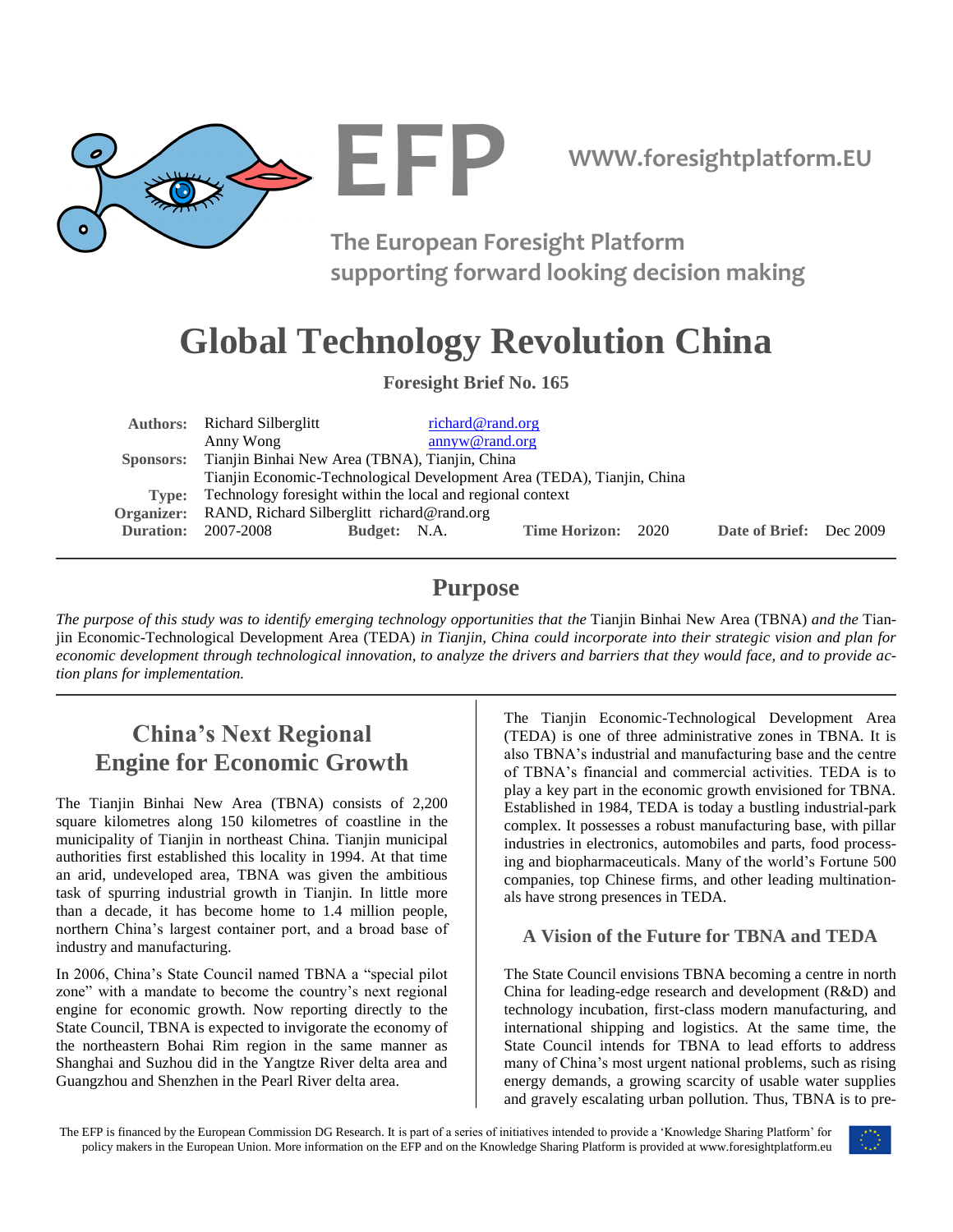sent an alternative to the traditional industrial economy, shaping a model of sustainable development and eco-friendly industry.

Innovation in science and technology (S&T) stands at the core of this vision of economic and environmental development, particularly of cutting-edge R&D. TBNA will need to take definitive steps to pursue this goal, and TEDA will be at the forefront of this effort. Building on its existing manufacturing base, TEDA aims to transition from a successful industrialpark complex into a state-of-the-art science and engineering (S&E) centre for high-impact emerging technologies. Other enterprises with relevant capacity located elsewhere in TBNA will follow suit. The desired end result is innovative R&D that meets international standards and positions TBNA as a global technology leader.

#### **The Role of this RAND Study**

Early in the process of developing a strategic plan for this ambitious transformation, senior managers from TBNA and TEDA found a 2006 report by the RAND Corporation, *The Global Technology Revolution 2020*: *Bio/ Nano/ Materials/ Information Trends, Drivers, Barriers, and Social Implications.* (Referred to hereafter as GTR 2020. See EFMN Foresight Brief No. 90). This report presents a comprehensive foresight analysis that identifies *technology applications*  (TAs) most plausible by 2020, those countries capable of acquiring them and their likely effects on society.

Having reviewed GTR 2020, TBNA and TEDA managers approached RAND to conduct a foresight study designed specifically for their purposes. They commissioned RAND to do the following:

- Identify promising emerging TAs for TEDA and other  $\bullet$ high-tech centres in TBNA to implement as a pivotal part of TBNA"s overall strategic plan for economic growth.
- Identify the capacity needs to implement these TAs as  $\bullet$ well as the critical drivers and barriers that might facilitate or hinder implementation.
- Develop a strategy and action plan for each TA.
- Provide guidance on how these TAs might fit into an overarching strategic plan for TBNA"s economic development.

# **Incorporating Local Context and Current Realities**

The analysis leading to the selection of TAs and, eventually, the strategies and action plans for them took into account four principal factors:

- TBNA and TEDA"s missions as mandated by China"s State Council,
- China"s pressing national needs,
- drivers and barriers to technological innovation in China as a whole and for TBNA more specifically and
- relevant capacity currently available to TBNA and TEDA both locally and more broadly in R&D, manufacturing and S&T commercialization.

The starting point was the 12 TAs identified in GTR 2020 as those that China could acquire by 2020. This was combined with a rigorous study of the realities, circumstances and issues in TBNA and in China more broadly, drawing on a diverse array of Chinese- and English-language sources:

- Chinese- and English-language documents describing the  $\bullet$ mission, history and current status of TBNA and TEDA,
- Chinese- and English-language literature on China"s social, environmental and economic needs, and measures that the Chinese government has taken to date to address them,
- $\bullet$ on-site interviews in TBNA, TEDA, the Tianjin Port, the municipality of Tianjin more broadly and the city of Beijing,
- visits to S&T institutions that could provide capacity outside TBNA and TEDA, such as Tsinghua University and the Chinese Academy of Sciences and
- a two-day workshop in TEDA with key figures from TEDA scientific institutions, firms and management.

# **Emerging Technology Opportunities for TBNA and TEDA**

Based on analysis of the above sources, the authors narrowed the 12 TAs identified in GTR 2020 down to a final selection of seven. These either come directly from GTR 2020 or are hybrids combining one or more of the original 12.

- **1.** *Cheap solar energy:* Solar-energy systems inexpensive enough to be widely available to developing and undeveloped countries as well as disadvantaged populations.
- **2.** *Advanced mobile communications and radiofrequency identification (RFID):* Multifunctional platforms for sensing, processing, storing and communicating multiple types of data. RFID involves technologies that can store and wirelessly transmit information over short distances.
- **3.** *Rapid bioassays:* Tests to quickly detect the presence or absence of specific biological substances with simultaneous multiple tests possible.
- **4.** *Membranes, fabrics and catalysts for water purification:* Novel materials to desalinate, disinfect, decontaminate and help ensure the quality of water with high reliability.
- **5.** *Molecular-scale drug design, development and delivery:* The abilities to design, develop and deliver drug therapies at the nanoscale to attack specific tumours or pathogens without harming healthy tissues and cells and to enhance diagnostics.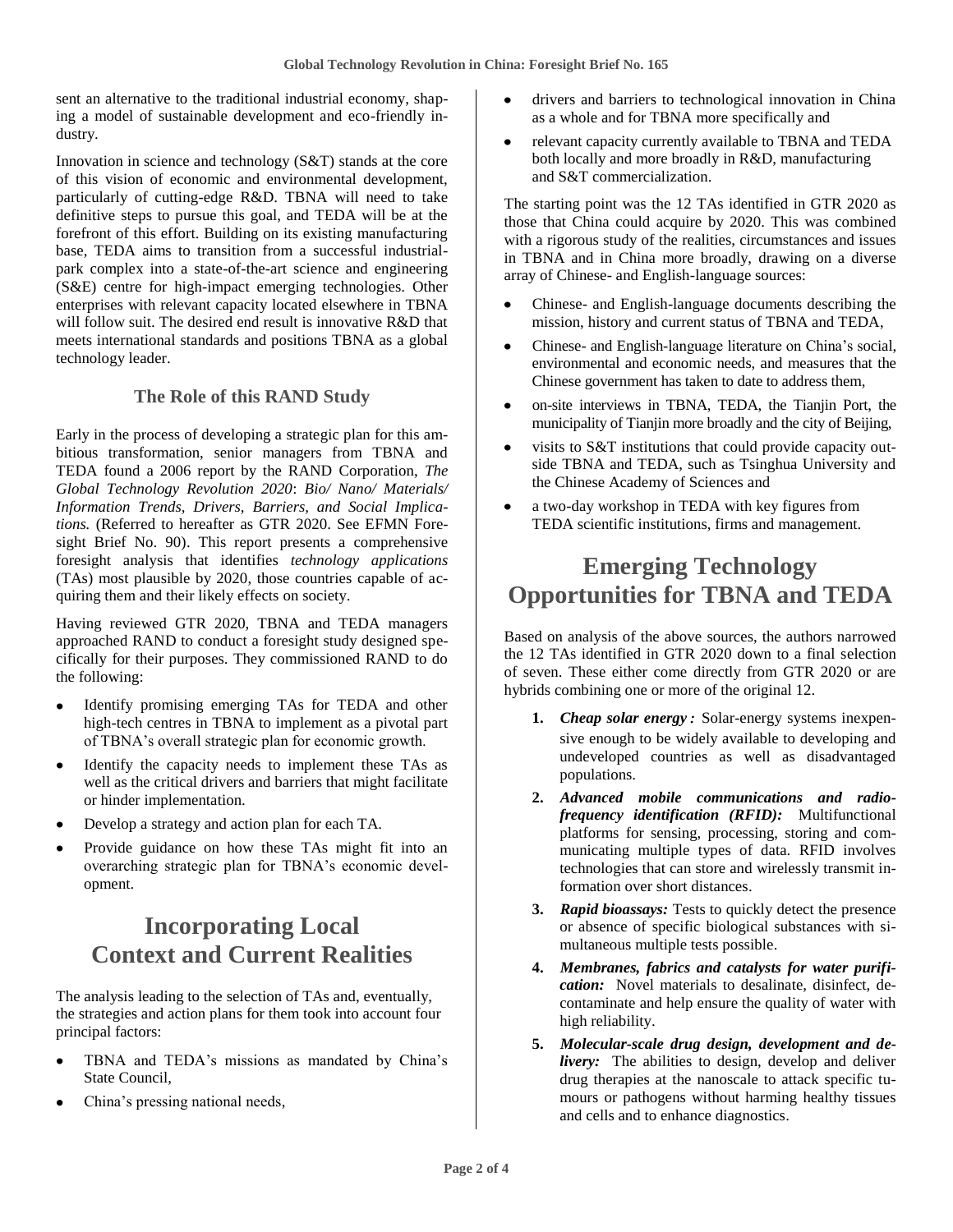- **6.** *Electric and hybrid vehicles:* Automobiles available to the mass market with power systems that combine internal combustion and other power sources.
- **7.** *Green manufacturing:* The development and use of manufacturing processes that minimize waste and environmental pollution and optimize the use and reuse of resources.

#### **Drivers and Barriers to Implementation**

Widespread, sustainable implementation of any TA depends on the balance between the drivers that facilitate implementation and the barriers that hinder it. The factors considered that will most influence China's ability to successfully pursue cutting-edge R&D and technology innovation were:

- the country"s needs,
- its national R&D policies,
- other national policies that could generate demand (or, as appropriate, reduce demand) for certain TAs,
- intellectual property rights (IPR) protection,
- finance and banking laws and regulations,
- local policies, laws and regulations that could directly affect the ability of individuals and organizations to conduct cutting-edge R&D and commercialize innovative technologies,
- human capital and
- culture of R&D and innovation.

These same eight factors will most affect TBNA"s ability to develop and implement the selected TAs. Some of these are clearly either a driver or a barrier throughout most of China. But occasionally, local circumstances make them stronger or weaker drivers or barriers in a particular organization or region (or for a specific TA) than they are elsewhere in the country.

Several of these factors are unmistakable barriers in TBNA and hold for all seven TAs. IPR protection, for example, remains a barrier in TBNA, as in China as a whole, to both homegrown innovation and the involvement of foreign capital and talent in new R&D and technology ventures. Finance and banking laws and regulations are also a barrier in TBNA, as they are in China generally, because they discourage investment of venture capital. But, for certain of the seven TAs, sources of venture capital available to TBNA for specific technologies mitigate this barrier to some degree. Lack of a

# **Strategy for Building TBNA's Future**

### **Implementation Strategies for the Selected TAs**

China already has a well-developed first-generation solarelectricity industry. Consequently, the best opportunity for TBNA and TEDA in *cheap solar energy* lies not in entering the first-generation market but rather in becoming an R&D

culture of R&D and innovation is a third barrier in TBNA, as it is in China as a whole. It discourages the risk-taking in new ventures that is essential to pursuing and commercializing groundbreaking R&D.

TBNA has one driver that all seven TAs share: human capital. This stems from the strength of TBNA"s current manufacturing base, the corresponding workforce and the concentration of academic institutions in the municipality of Tianjin. However, young Chinese people are tending to shy away from technical and vocational training, and domestic competition for S&E talent is heated. Both of these could be mitigating factors.

### **Capacity Currently Available to TBNA and TEDA**

To fulfil the State Council"s mandate, TBNA and TEDA will need capacity in three areas: (1) R&D, (2) manufacturing and (3) S&T commercialization. Both local capacity—in TBNA, TEDA, and the municipality of Tianjin more broadly—and that from elsewhere in China and internationally will play a part.

In terms of R&D capacity, TBNA and TEDA have a growing number of institutions that provide cutting-edge research facilities and a professional cadre of highly trained scientists and engineers. But they face intense competition, both within China and abroad, for human capital of this calibre.

With regard to manufacturing capacity, TBNA and TEDA have a substantial industrial base that has been growing for the nearly 25 years since TEDA"s inception. Investment by an array of Fortune 500 companies, a track record of increasing industrial output and a rising gross domestic product (GDP) indicate the strength of this base. TBNA is also steadily improving the physical infrastructure—utilities, cargo facilities and wastemanagement processes—that are vital to manufacturing capacity. But a potential shortage of the skilled labourers and technicians needed to work in manufacturing and, again, heightened competition for those on the job market are real challenges.

As for S&T commercialization, TBNA and TEDA operate a well-established network of research parks and technology incubators aimed at supporting emerging high-tech enterprises. Ample financial incentives help spur development and attract human capital. Yet, these enterprises face considerable challenges due to China"s need to better protect IPR and reform finance and banking laws and policies. They also lack strong linkages between R&D institutions and commercial industry to facilitate the transfer of high-tech products to the market.

and manufacturing centre for second- and third-generation systems, initially for the global export market.

TBNA should aim to become an R&D and manufacturing centre for *mobile communication devices and RFID systems*. It should focus initially on the domestic Chinese market and then broaden to the global market. In addition, it should build state-of-the-art R&D programs in two component technologies: displays and power sources.